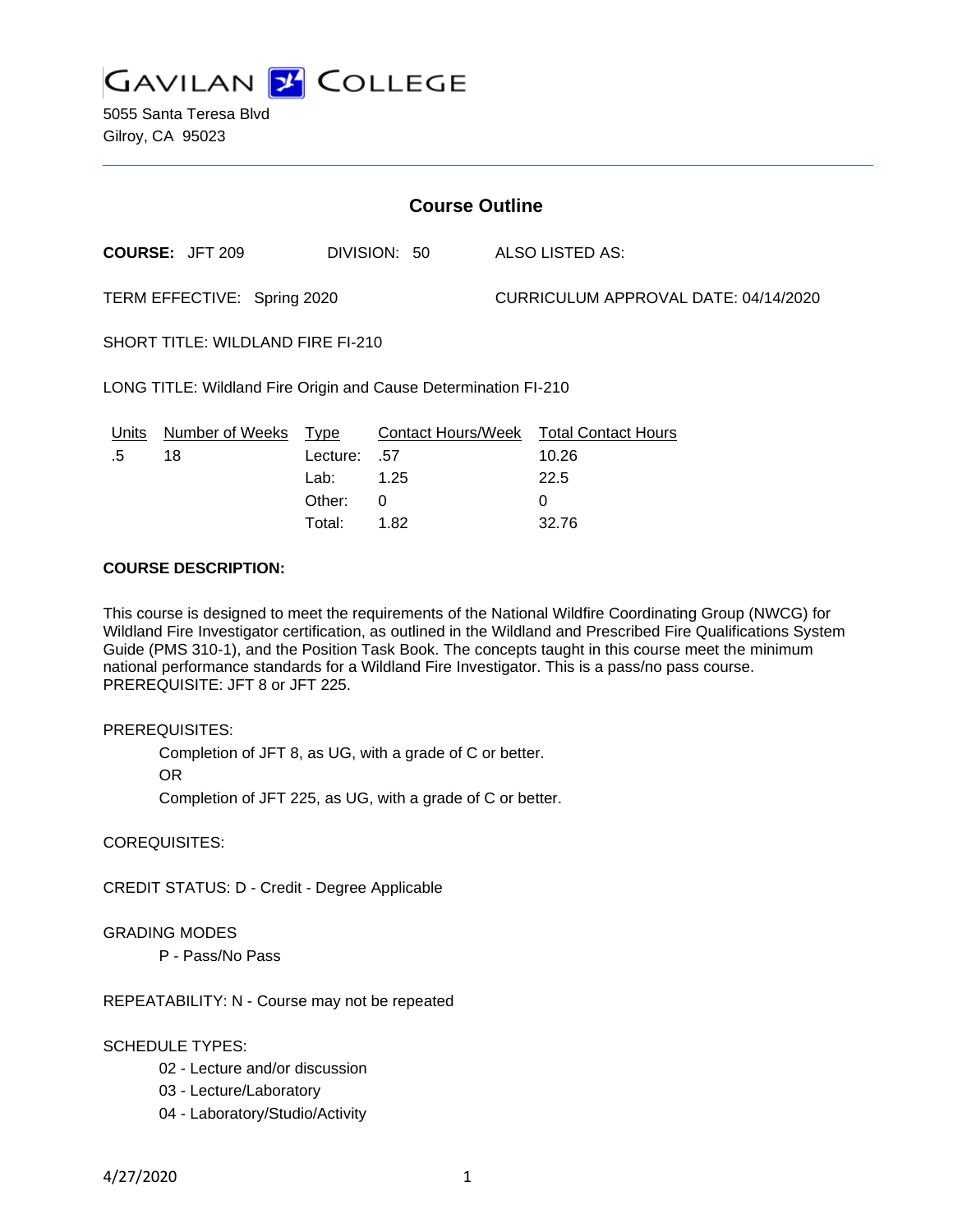### **STUDENT LEARNING OUTCOMES:**

By the end of this course, a student should:

1. Identify the environmental factors of wildland fire behavior that affect the start and spread of fire and recognize situations that indicate problem or extreme fire behavior.

2. Demonstrate use of metric equivalence for fire investigation reports

### **CONTENT, STUDENT PERFORMANCE OBJECTIVES, OUT-OF-CLASS ASSIGNMENTS**

Curriculum Approval Date: 04/14/2020

Content: (10 hours)

- I. Fire Behavior Review
- a. Ignition
- b. Elements
- c. Demonstration
- d. Heat Transfer
- e. Conduction, Convection and
- Radiation
- f. Fire Behavior Factors
- g. Fuel Types
- h. Moisture Content
- i. Fuel Types
- j. Horizontal Fuel Arrangement
- k. Vertical Fuel Arrangement
- l. Weather
- m. Wind
- n. Relative Humidity
- o. Topography
- p. Aspect
- q. Slope
- r. Canyons
- s. Wind behavior
- t. Elevation
- u. Barriers
- II. Weather and Fire
- a. Introduction
- b. Winds

c.

Atmosphere

- d. Circulation 1
- e. Circulation 2
- f. Pressure system

g. Fronts

- h. General Winds
- i. Foehn Winds
- j. Thunderstorms
- k. Thunderstorm Conditions

l.

Thunderstorm Stages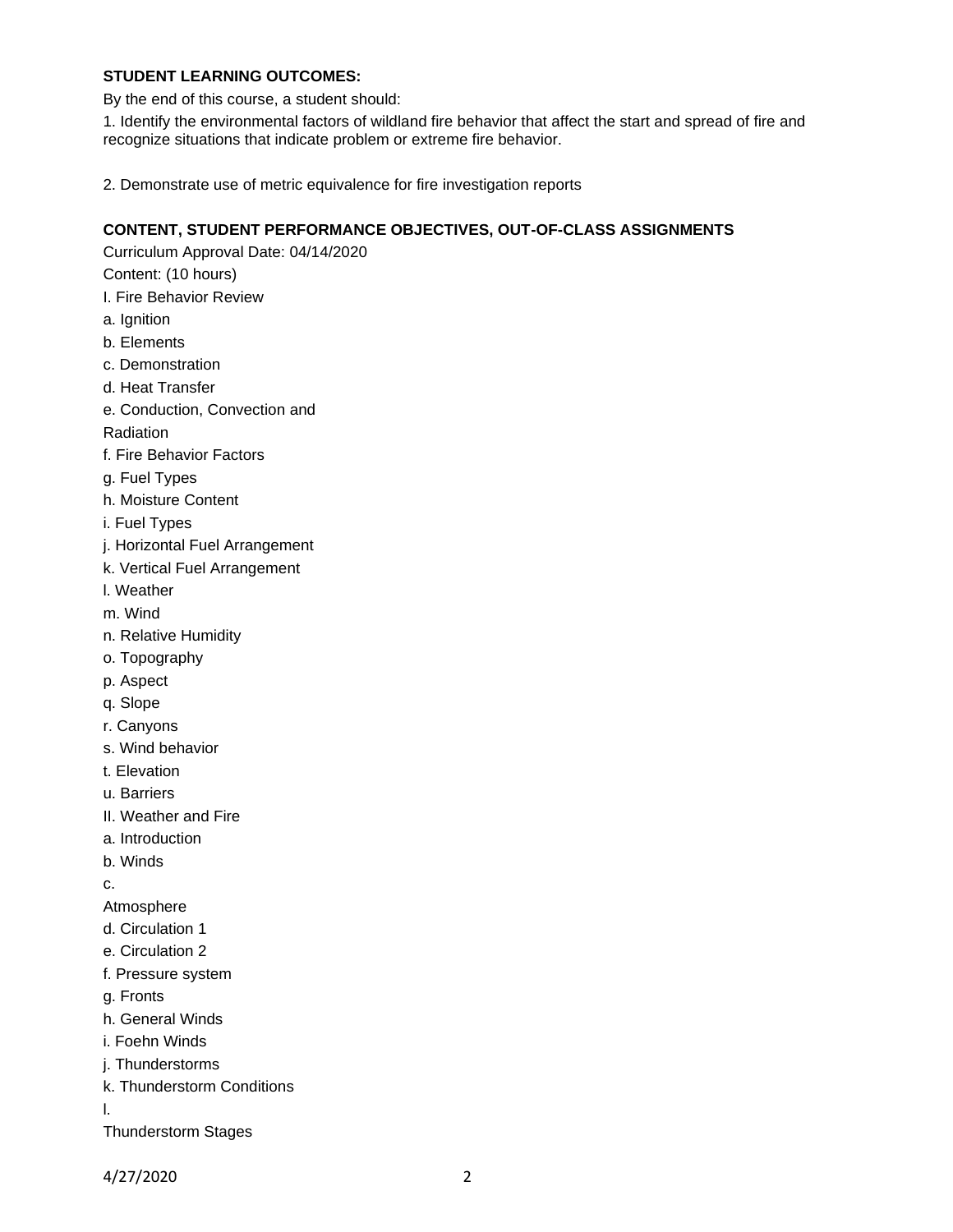- m. Alto Cumulus Castelladas
- n. Local Winds
- o. Aspect Winds
- p. Moisture
- q. Relative Humidity Demonstration
- r. Moisture Content
- s. Atmospheric

**Stability** 

- t. Atmospheric Stability 2
- u. Fire Whirls
- v. High Pressure Systems
- w. Inversions
- x. Thermal Belt
- y. Safety
- z. Indicators of Problem and Extreme Fire

Behavior

- aa. General Indicators
- bb. Fuel Indicators
- cc. Topography Indicators
- dd. Weather Indicators
- III. Metric System
- a. Metric
- **Equivalents**
- b. Metric Conversion Factors
- IV. Fire Investigation
- a. Definition
- b. Purpose
- c. Causes
- d. Fourth Amendment
- e. Right to Privacy
- f. Reasonable Expectation
- g. Seizure of Evidence
- h. Private Property
- i.
- Search Warrants
- j. Witness Interviews
- k. Popular Misconceptions
- l. Jurisdiction
- m. Civil vs. Criminal Courts
- n. Evidence
- o. Chain of Custody
- p. Expert Witness
- q. Federal Statutes
- r. 18 U.S. Code 81
- s. 18 U.S. Code 1855
- t. 18 U.S. Code 1856
- u. USFS 36 CFR 261.5
- v. Federal Claims Standards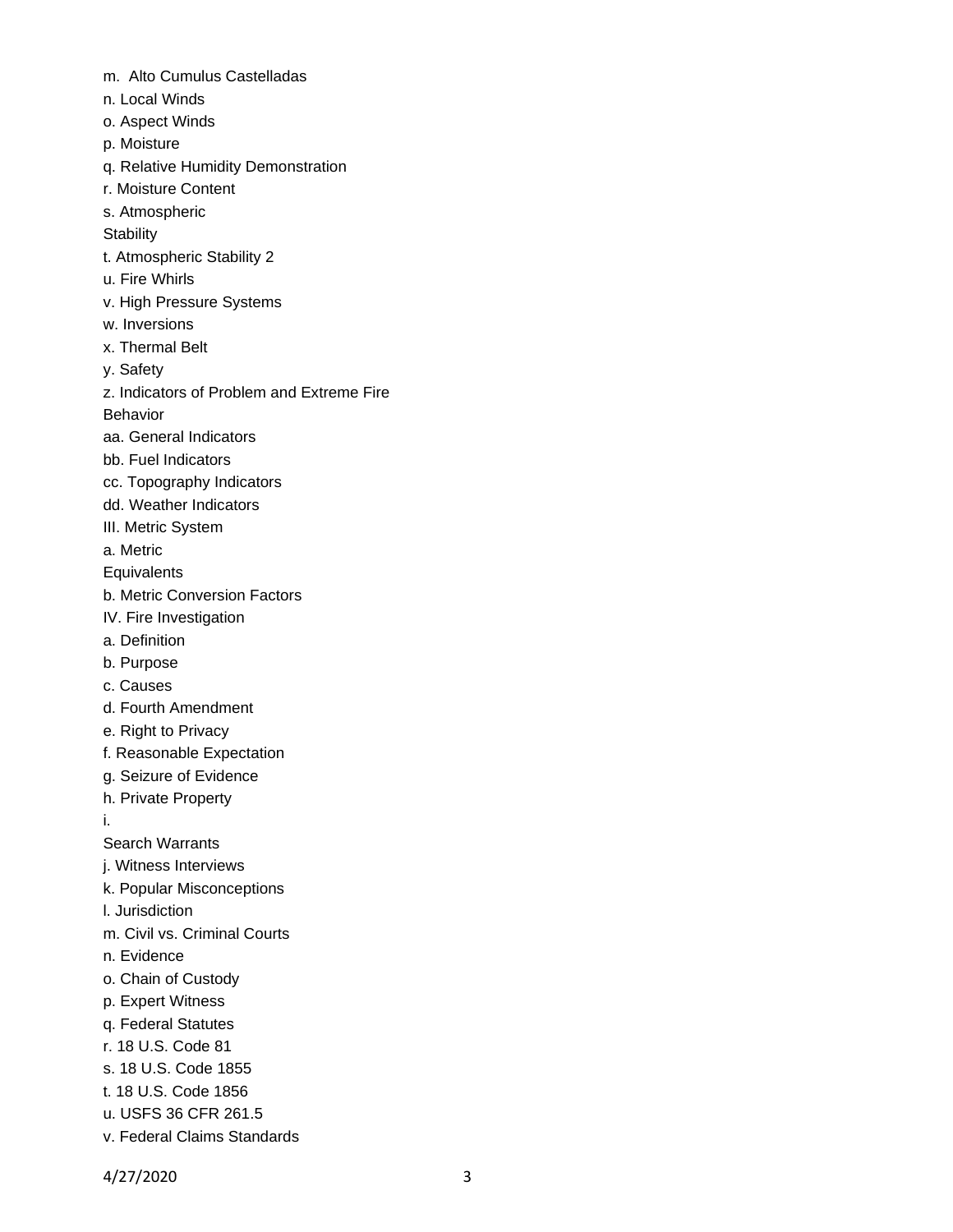- V. Law Enforcement Safety
- a. Introduction
- b. Crime Scene
- c. Criminal Intent
- d. Hidden Agendas
- e. Observation-Size-up
- f. Equipment
- g. Communications
- h. Hazards
- VI. First Responder Responsibilities
- a.

Introduction

- b. Responder Objectives
- c. Origin and Cause
- d. Professional Standards
- e. Basic Equipment
- f. Thunderstorms
- g. Campfires
- h. Cigarettes
- i. Debris
- j. Arson
- k. Equipment Operation
- l. Railroads
- m. Children
- n. Miscellaneous
- o. Powerlines
- p. Fireworks
- q. Cutting, Welding and Grinding
- r. Firearms
- s. Spontaneous Heating
- t. Electric Fences
- u. Origin Identification
- v. Rate of Spread
- w. Areas of Spread
- x. Origin Area
- y. Slope
- z. Wind
- aa. Transition Zones
- VII. Responding to the

Fire

- a. Discovery and Report
- b. Basic Information
- c. Other information
- d. Smoke Column
- e. Vehicles
- f. Evidence
- g. Protect Origin area
- h. Identify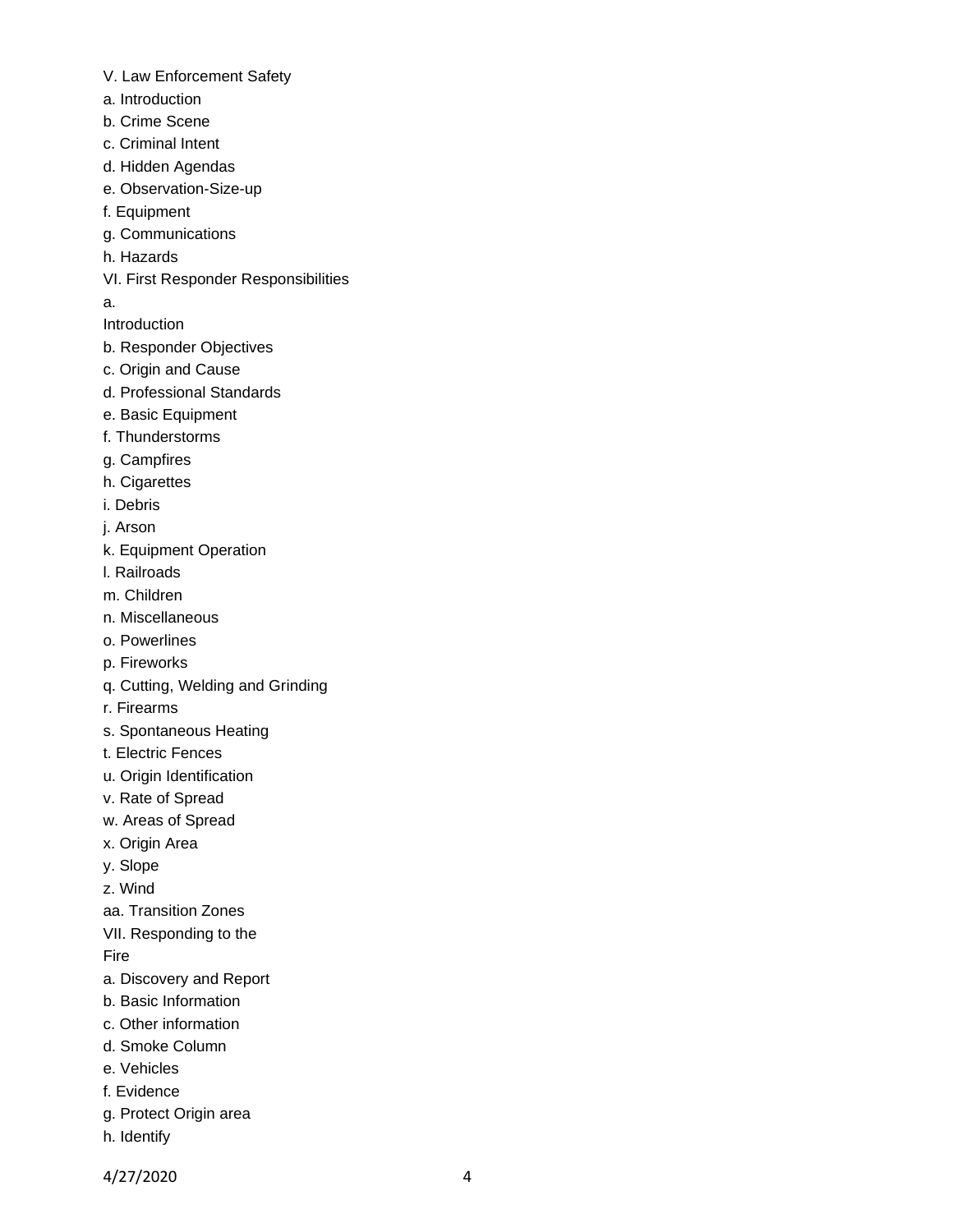Witnesses

- i. Record Data
- j. Remain Available
- k. Class Exercises
- VIII. Incident Command System (ICS)
- a. Chain of Command
- b. Unit Objectives
- c. Introduction
- d. Incidents
- e. ICS Activities
- f. Command
- g. Operations
- h. Planning
- i. Logistics
- j. Finance/ Administration
- k. Communications
- l. History
- m. Incident Action
- Plan
- n. Basic Responsibilities
- o. Additional Resources
- IX. Fire Investigation Kit
- a. Basic Equipment

Lab Content

- I. Fire Investigation (3 hours)
- a. Guidelines
- b. Reasonable expectation
- c. Seizure of evidence
- d. Search warrant
- e. Witness interviews
- f. Jurisdiction
- g. Chain of custody
- h. Expert witness
- i. Criminal intent
- II. Fire Cause Categories (2 hours)
- a. Ignition source
- b. Origin
- III. Fire Behavior (2 hours)
- a. Topography
- b. Fuels
- c. Transition zones
- d. Wind
- IV. Responding to Fire (2 hours)
- a. Discovery and reporting
- b. Smoke column
- c. Evidence
- V. Arrival at the Scene (3 hours)
- a. Weather readings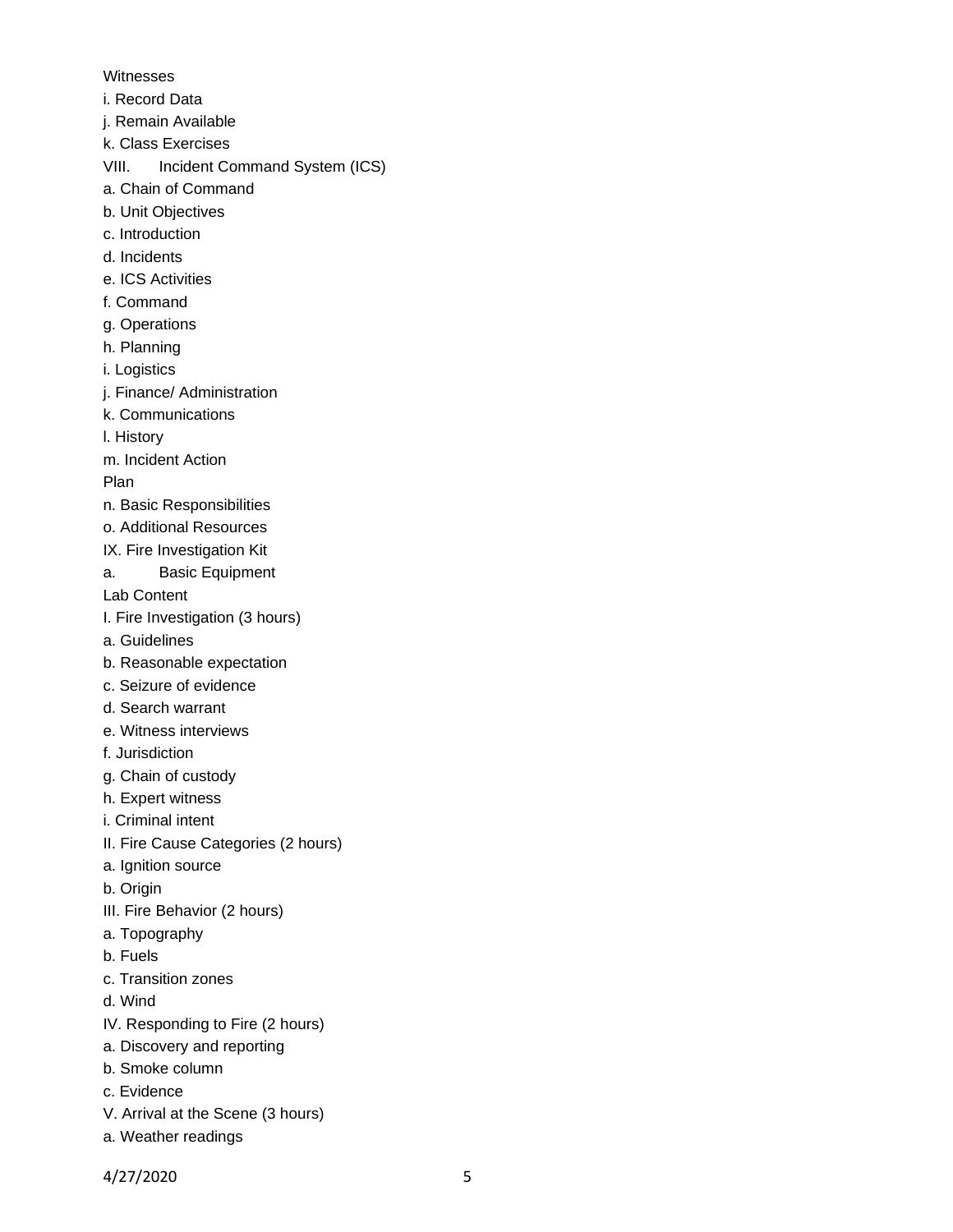- b. Physical evidence
- c. Fire behavior
- d. Conditions
- e. First responder safety
- VI. First Responder Exercises (10 hours)

# **METHODS OF INSTRUCTION:**

Lecture, discussion and field exercises will serve as the medium of instruction.

# **OUT OF CLASS ASSIGNMENTS:**

Required Outside Hours: 20 Assignment Description: Familiarize with the basic equipment for the wildland fire investigation kit. First Responder Safety Rules review Reading assignment Wildland Fire Investigation Handbook **METHODS OF EVALUATION:** Writing assignments Percent of total grade: 20.00 % Written Homework; Reading Reports Skill demonstrations Percent of total grade: 30.00 % Class Performance/s and State Fire skills exam Objective examinations Percent of total grade: 50.00 % State Fire Training Required Exams

## **Recommended Representative Textbooks**

California State Fire . Wildland Fire Investigation FI-210 Student Workbook. California : California State Fire ,2019. Issued as electronic handout Reading Level of Text, Grade: 12th